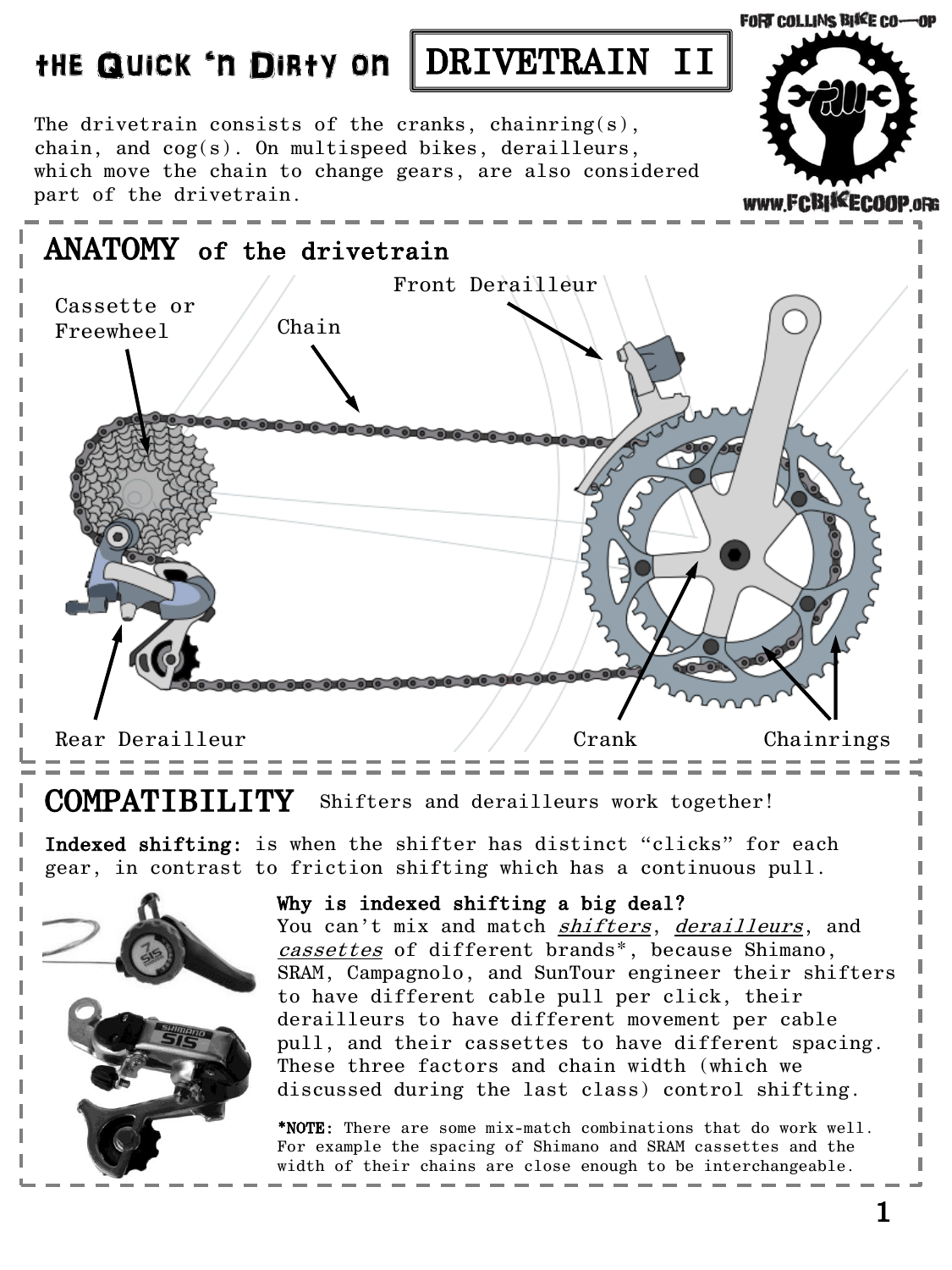### FORT COLLINS BIKE CO-OP

# THE QUICK 'N DIRTY ON DRIVETRAIN II

The shifter is the BRAIN of the drivetrain! There are a lot of shifter styles. Let's get the terminology straight.



### www.FCBIKEC00P.oRG

## SHIFTER STYLES

#### Down tube shifters

Down tube shifters are common on vintage road bikes. They either attach directly to braze-ons or by means of an integrated mild steel clamp.



### Stem shifters

Also common on vintage road bikes, stem shifters mount either in the headset stack or by clamping directly to the quill stem.

### Thumb shifters

I

Common on vintage MTB or department store bikes. Can be indexed or friction.





integrated road shifters. Can be indexed or friction.

### Grip shifters

Also known as "grip shitters", are common on MTB and commuters. Most are made of plastic and prone to breaking.





#### Trigger shifters and Integrated MTB

Found on modern MTB and flat bar hybrid commuters. Always indexed. Two paddles independently control up- and down-shifts. Considered easier to operate than thumb shifters.



#### Integrated Road

Found on modern road and cyclocross bikes. Always indexed. Main advantage is not needing to remove hands from brakes to shift. Watch out! These are expensive!

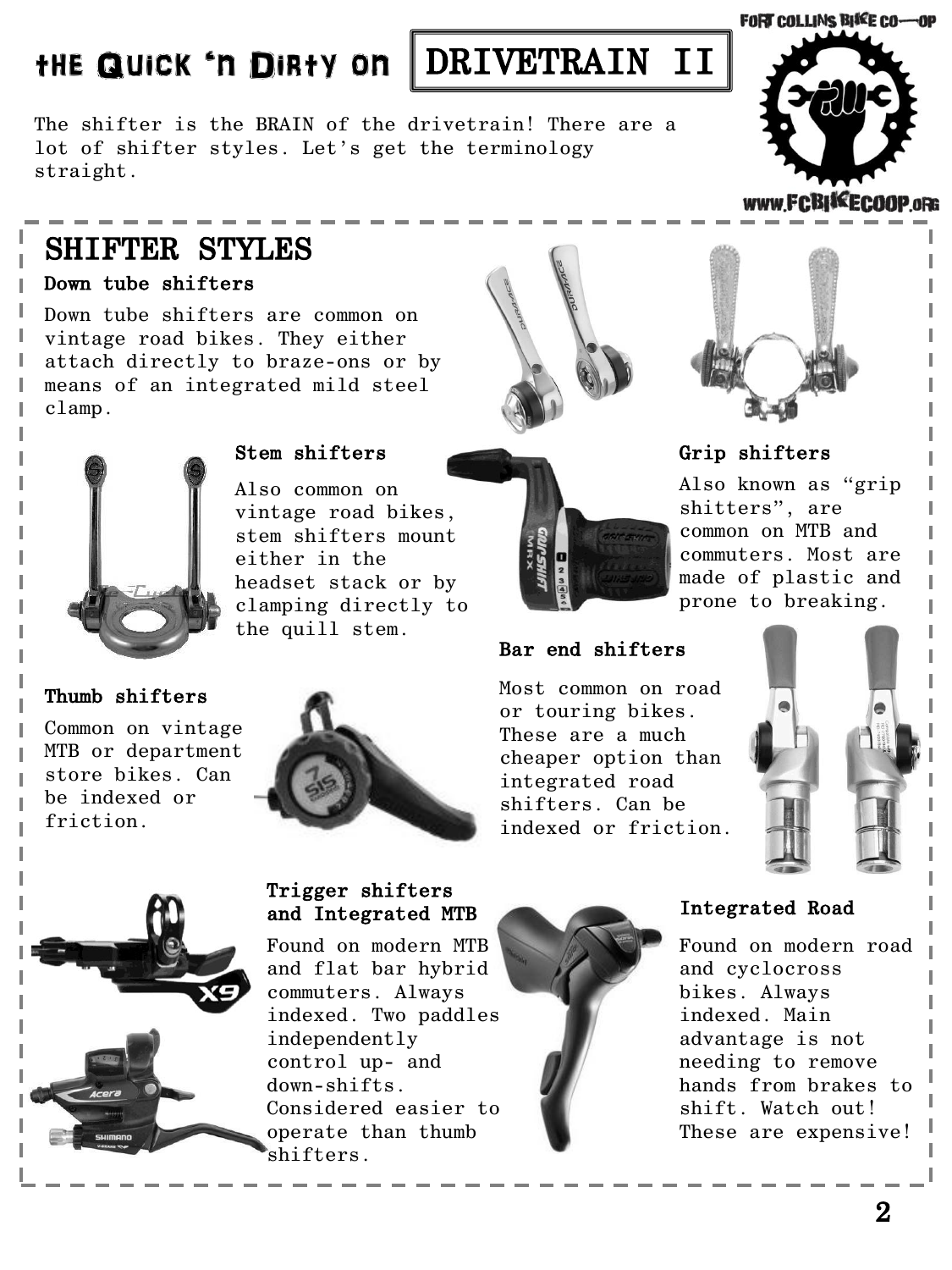The front derailleur moves the chain between the chainrings. There are too many styles to cover them all!



#### www.FCBIKEC00

## FRONT DERAILLEURS

#### 1) How is the cable routed?

If it routes along the top tube, then down the seat tube, and pulls up it is a top pull. If it routes along the down tube, under the bottom bracket shell, and pulls down it is a bottom pull. There are dual-pull derailleurs that can work with either style of cable routing.

#### 2) What is the diameter of the seat tube? E-type? Braze-on?

The front derailleur clamps to the seat tube. The three common diameters are 28.6, 31.8, and 34.9 mm. Alternatively, the front derailleur can mount as a spacer behind the drive side cup of the bottom bracket, referred to as E-type. Braze-on refers to a style that mounts to a slotted tab that is permanently attached to the seat tube.

#### 3) How does the derailleur swing?

The front derailleur can be either  $A$ ) Top swing: where the cage is above the clamp, or B) Bottom swing: where the cage is below the clamp.

### 4) How big are the chainrings?

Front derailleurs have different capacities. Capacity refers to the difference in size between the largest and smallest chainring. For example, a derailleur with a 16 tooth capacity can handle shifting between 34 and 48 tooth chainrings (48-34=14), but not between 34 and 52 tooth chainrings  $(52-34=18)$ . Derailleurs are also rated by maximum chainring size – the curve in a mountain derailleur is sharper (for smaller rings) than the curve in a road derailleur (larger rings).

### 5) How many chainrings?

The shape of the cage is tailored to work with either a double (2) rings) or triple (3 rings) crankset. On double derailleurs the inside plate of the cage is similar in shape and position to the outside plate. On triple derailleurs the inside plate extends far below the outside plate and has a ramped shape.

#### 6) What if I want to use only one chainring?

First of all, you must be highly evolved. This is a popular choice for mountain biking and commuting. You can go sans front derailleur, but you need something to keep the chain from falling off the chainring, typically a bash guard on the outside + a chain catcher on the inside.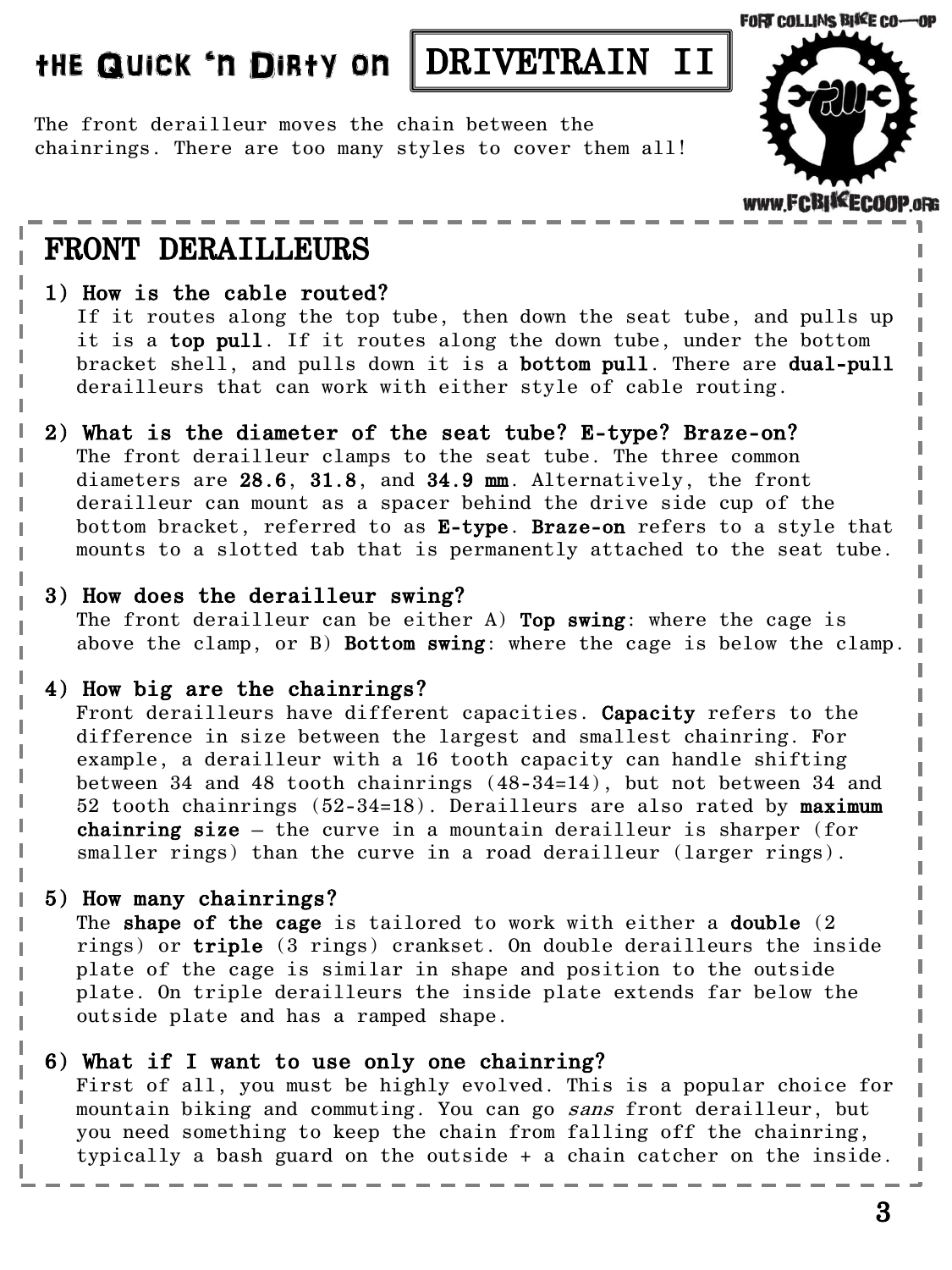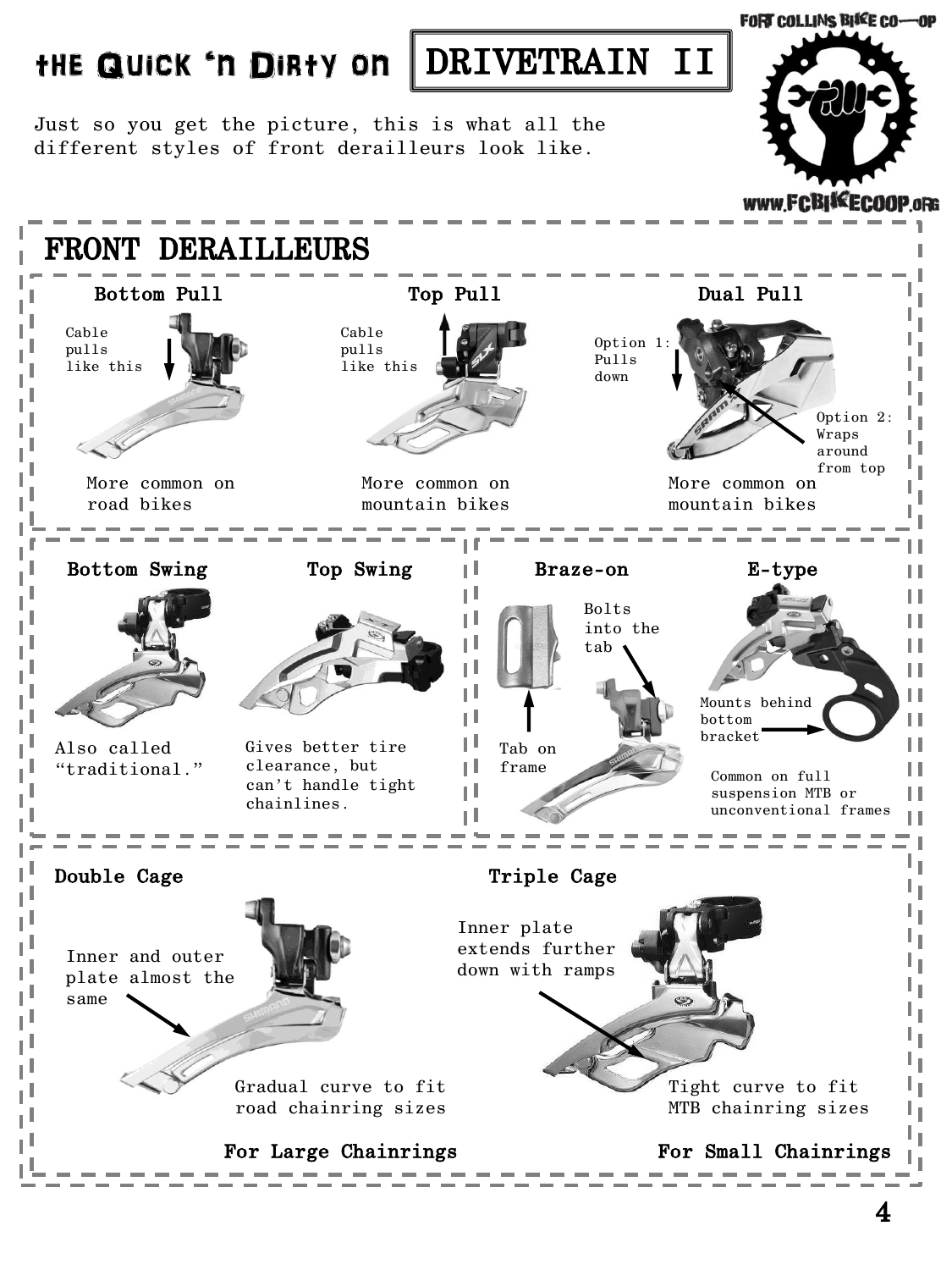The rear derailleur moves the chain between the cogs of a cassette or freewheel. Compared to front derailleurs, rear derailleurs are less variable and easier to work with.

## REAR DERAILLEURS

1) What shifter is the rear derailleur paired with? The number one thing to consider with rear derailleurs is shifter compatibility. Indexed shifters and rear derailleurs of different brands do not play well together. The actuation ratio of Shimano shifters is 2:1 (2 units of cable pull give one unit of derailleur movement) versus 1:1 for SRAM. The configuration and size of the rear derailleur's parallelogram is what translates the shifter's pull on the cable into lateral movement of the chain. Mismatching brands will result in strange translations.

#### 2) What is the gear range?

The rear derailleur, in addition to moving the chain between cogs, also is responsible for tensioning the chain. Shorter derailleur cages are stiffer and therefore lead to more accurate shifting, but short cages cannot take up as much chain slack as longer ones. The wider the gear range, the longer the cage you need. The ability of the derailleur to take up chain slack is described by the chain wrap capacity (in teeth). To see if a derailleur will work with a specific drivetrain take the range of the front gears (ex 52-30=22 teeth) and the range of the rear gears (ex  $28-11=17$  teeth) and add them together  $(22+17=39$  teeth). This is the chain slack (in teeth) associated with the loosest gear combination. The derailleur chain wrap capacity must be greater than this figure.

In general, road derailleurs accommodate narrower gear ranges than mountain derailleurs. The most common figure reported by manufacturers is the largest compatible cog size (in teeth). Many road derailleurs will not work with cassettes containing cogs larger than 30 or 32 teeth, while most mountain derailleurs will accommodate 34 or 36 tooth cogs. An assumption used in these ratings is that the crankset is a standard sized double or triple. If a single chainring, or smaller than normal chainrings are used in the front, then the rear derailleur may be able to exceed the formal rating.

#### 3) Does the speed of the rear derailleur matter?

Not usually. You can mix and match within brands without much ill effect. I've used 7-speed derailleurs with 9-speed drivetrains and 9 speed derailleurs with 7-speed drivetrains. Both worked just fine.



www FCBHKECO